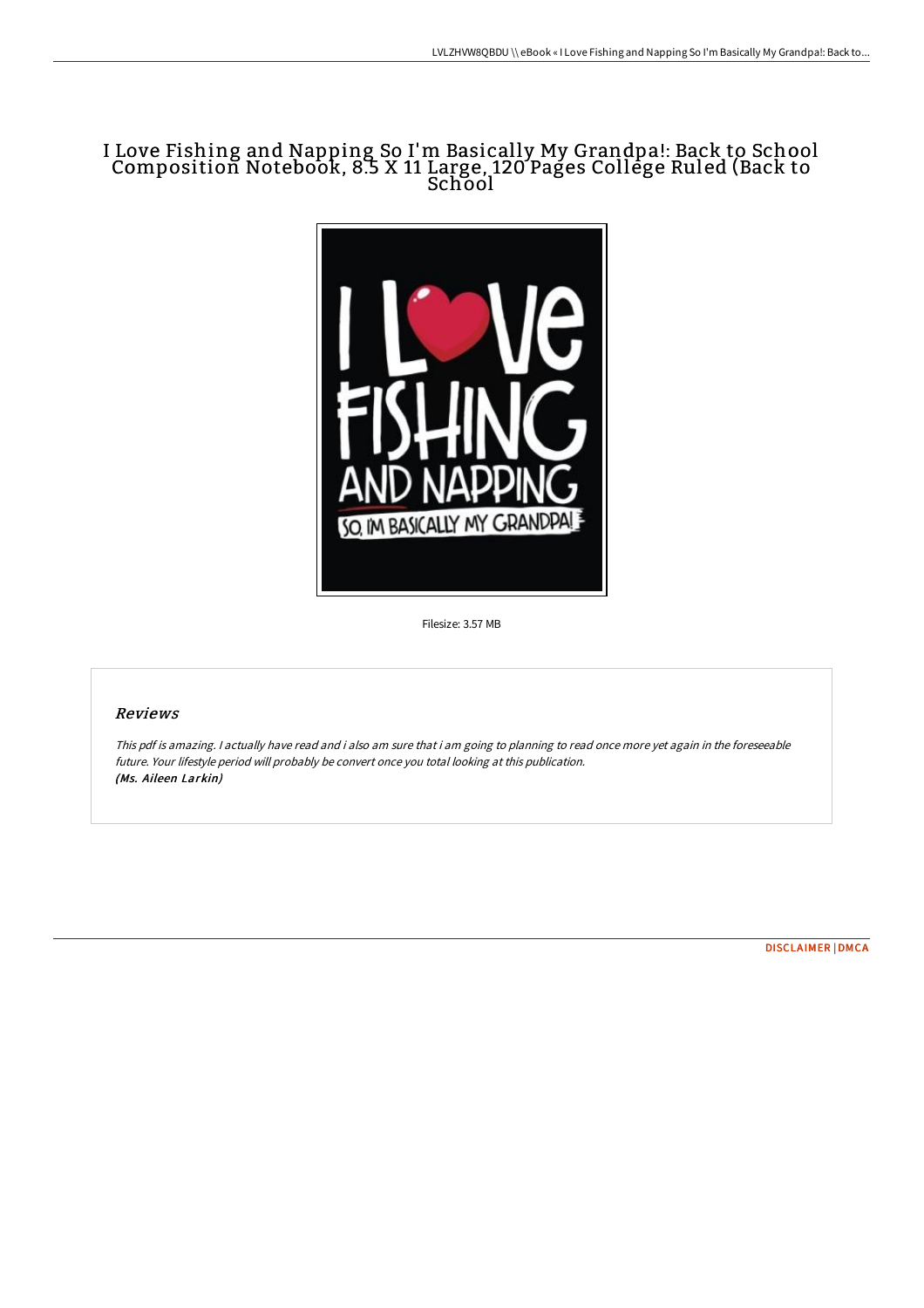### I LOVE FISHING AND NAPPING SO I'M BASICALLY MY GRANDPA!: BACK TO SCHOOL COMPOSITION NOTEBOOK, 8.5 X 11 LARGE, 120 PAGES COLLEGE RULED (BACK TO SCHOOL



Createspace Independent Publishing Platform, 2017. PAP. Condition: New. New Book. Shipped from US within 10 to 14 business days. THIS BOOK IS PRINTED ON DEMAND. Established seller since 2000.

E Read I Love Fishing and Napping So I'm Basically My Grandpa!: Back to School [Composition](http://techno-pub.tech/i-love-fishing-and-napping-so-i-x27-m-basically--1.html) Notebook, 8.5 X 11 Large, 120 Pages College Ruled (Back to School Online

Download PDF I Love Fishing and Napping So I'm Basically My Grandpa!: Back to School [Composition](http://techno-pub.tech/i-love-fishing-and-napping-so-i-x27-m-basically--1.html) Notebook, 8.5 X 11 Large, 120 Pages College Ruled (Back to School